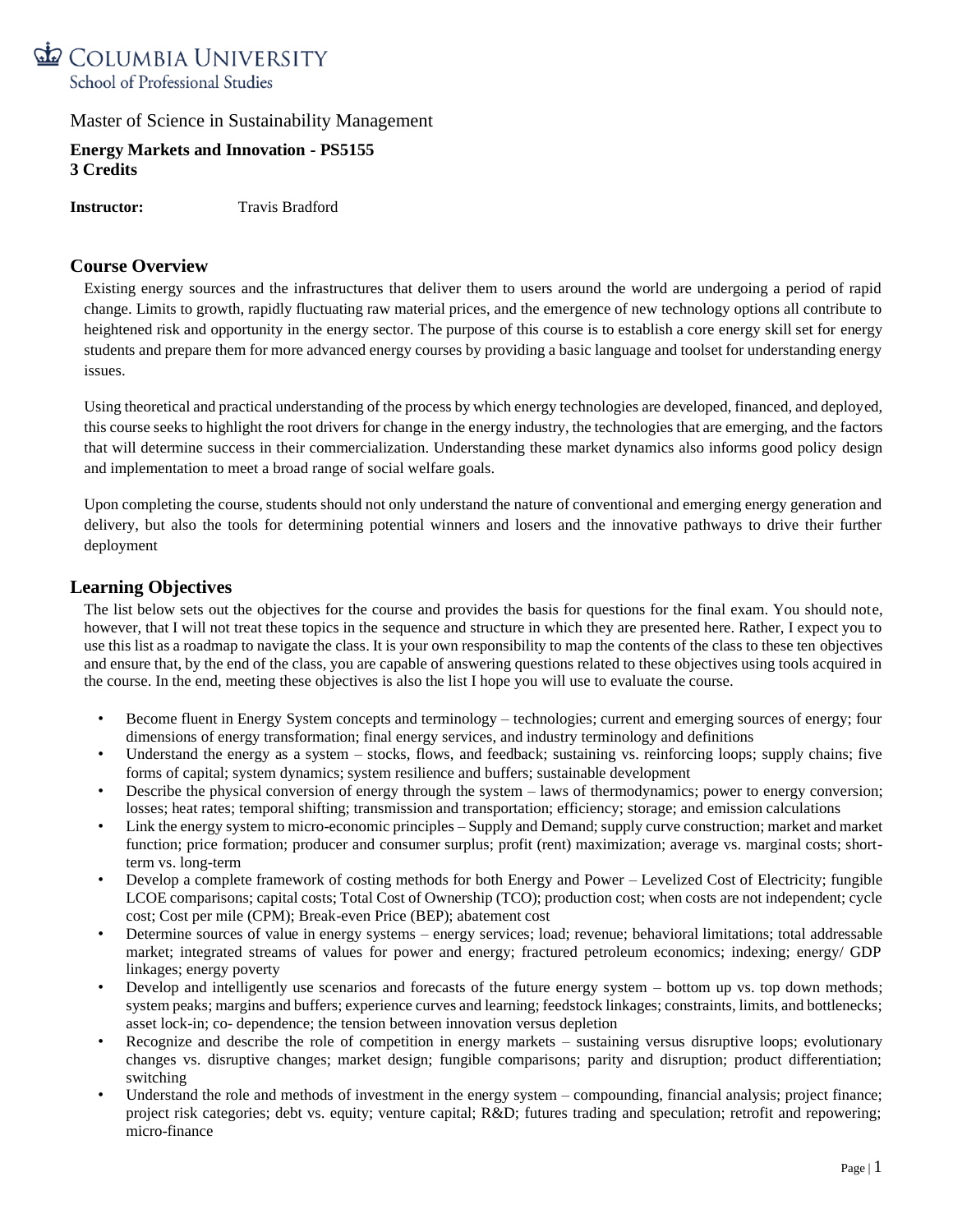

• Know and apply tools used for analyzing energy market failures and solutions – myopia; externalities; informational asymmetries; natural monopolies; cartels; collective security; system collapse; policy interventions; market interventions

### **Course Material**

**Required**

- **The Energy System**, Travis Bradford, MIT Press, 2018 (order online soon from Amazon, hardcopy only)
- **Thinking in Systems**, Donella Meadows, Chelsea Green, 2008 (order online, fastest may be Amazon Kindle, or PC ebook app.)
- Supplemental readings from the syllabus below and occasional articles posted for students

#### **Recommended**

• **Solar Revolution: The Transformation of the Global Energy Industry**, Travis Bradford, MIT Press, 2006

### **Blogs & News Sites to Follow**

I cannot emphasize this strongly enough! You should begin the habit of reading relevant sector news every day. (EVERY DAY!) To keep up-to-date on current affairs in the energy and environment world, we recommend regularly reviewing the following websites and blogs, but would also love to learn of other resources you use that might be useful for others. We recommend:

| <b>Conventional Energy</b>                                            |  |  |  |  |
|-----------------------------------------------------------------------|--|--|--|--|
| OilPrice.com http://oilprice.com/                                     |  |  |  |  |
| Fuel Fix<br>http://fuelfix.com/                                       |  |  |  |  |
| Platts – Barrel Blog<br>http://blogs.platts.com/                      |  |  |  |  |
| <b>Emerging Energy</b>                                                |  |  |  |  |
| The Energy Collective http://theenergycollective.com/                 |  |  |  |  |
| Greentech Media<br>http://www.greentechmedia.com/                     |  |  |  |  |
| http://www.renewableenergyworld.com/rea/news<br>Renewable Energy News |  |  |  |  |
| Prometheus Institute<br>http://prometheus.org/                        |  |  |  |  |
| Next Billion<br>http://nextbillion.net/                               |  |  |  |  |

### **Course Readings & Assignments**

- **Topic 1-2 (General Principles)** has a fairly large amount of industry and background reading the course text "Thinking in Systems" is introduced along with some more academic papers about obstacles to change, policy design and impacts, tragedy of the commons, externalities, etc. You should flip through and understand the data sources within the World Energy Assessment, BP Energy Assessment, IEO, IPCC Reports, etc.
- **Topic 3-7 (Electricity Systems)** begins as an understanding of the existing electricity market and uses that market to demonstrate how physical transformations are made and then valued in one of the largest formal markets in the world. Understanding the pressures facing this market allow for examination of various solutions including efficiency and demand response. It also assesses all of the utility- and distributed-scale generation options available today using a framework for determining competitiveness, including fungibility and values. A number of practical, economic, and forecasting competences will be developed throughout this section, including LCOE methodology, price determination, disruption, and the role of storage.
- **Topic 8-10 (Transportation Systems)** begins by looking at the use of transportation services and constraints imposed by access to petroleum resources. It then looks at where and how capital can be deployed profitably to change this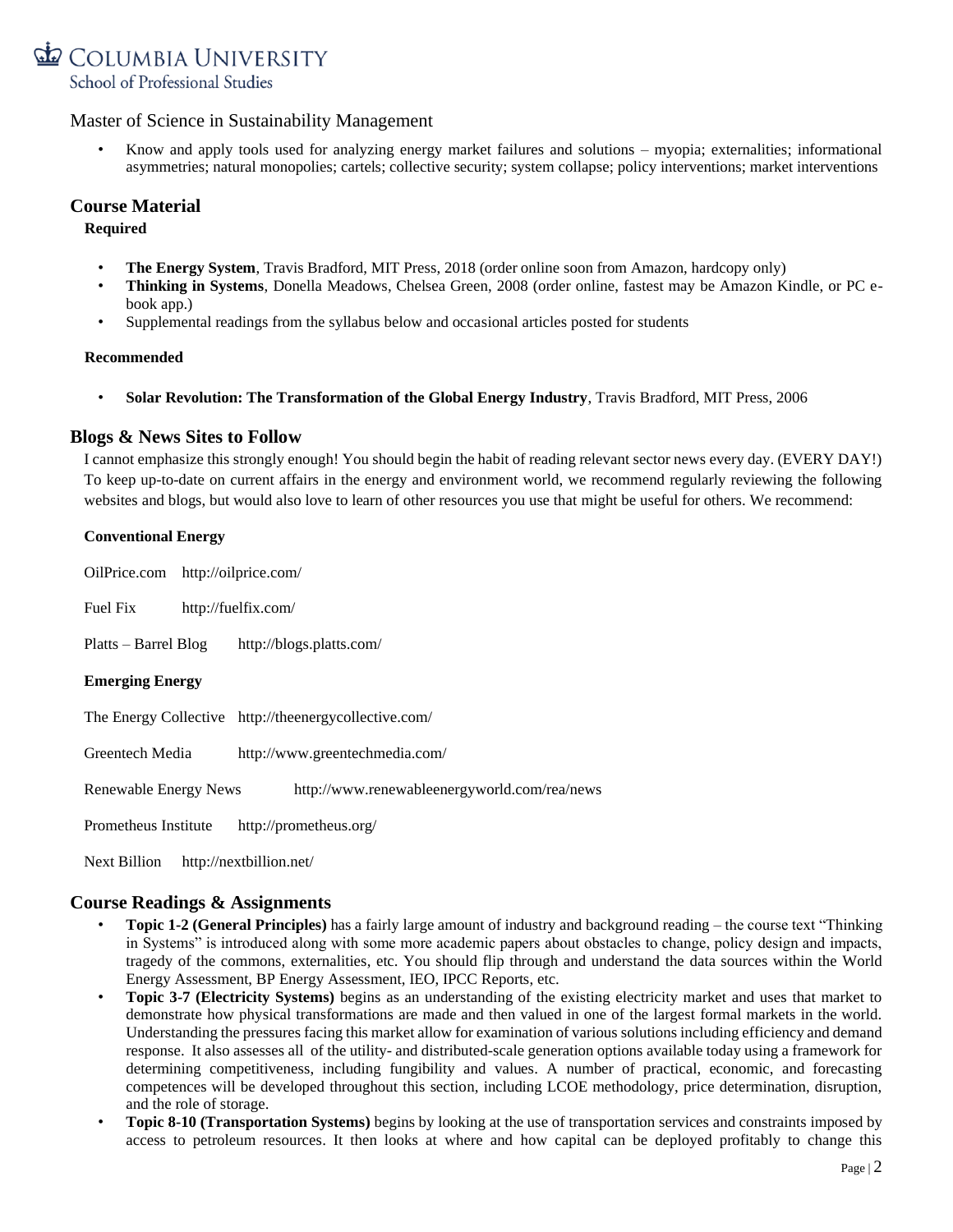

infrastructure, supplement fuels, or switch to other combustion options, and the limiting forces to those innovations. Finally, examining how transportation re-integrates with electricity architecture gives us an opportunity to examine the nature of paired technologies.

• **Topic 11-13 (Other Energy Systems)** will integrate a wide range of situations and technology options into an examination of comprehensive systems. The role of natural gas in the thermal system, energy impacts on the economic system, carbon pricing, and new methods of delivering vital energy to the world's poorest combine to help us spot emerging business opportunities now and in the future.

### **Evaluation/Grading**

Grading will be based on class participation, six problem sets, and a final exam. Students cannot take this course pass/fail.

#### **Class participation (20%)**

Class participation will count for 20% of the final grade. A number of factors will contribute to your class participation grade:

- Attendance: students are expected to attend all classes.
- Contributions in class: Thoughtful comments and focused questions that contribute to the learning environment are encouraged (quality, not quantity, is the key factor here).
- Contributions outside class: Providing links to articles, publications, videos, and data that support the classroom discussion (these can either be used this semester or may be used to support future classes), actively creating a collaborative and collegial work environment inside and outside the class.

#### **Five (5) Short Problem Sets (40%)**

Five problem sets will be done in teams of 2-3 and will account for 40% of the final grade. These problem sets will reinforce concepts of measurement and metrics of energy, including generation and capacities, energy conversions, and calculation methodologies of cost and value of energy, electricity and carbon. The calculations will be supplemented with qualitative assessments of the results.

Problem sets will be submitted online via CourseWorks. The deadline for each problem set is before the class in which they are due. Late problem sets will have grades deducted.

#### **Final Exam (40%)**

The final will count for 40% of the final grade. It will both qualitatively and quantitatively test the fundamental concepts of class, the readings, lectures, and learnings from the problem sets. A list of the learning objectives is provided below, but should not be considered exhaustive for the purposes of the exam. Final Exams will only be given during the final class period

### **Course Policies**

#### *Grading Policy*

Late Problem Set assignments will be docked one letter grade for each day they are turned in late, and will not be accepted after that week's friday. Any requests for grade review will require extraordinary circumstances and will subject all other work to simultaneous review, which could result in either upward or downward revision. Problem Sets are to be completed in predetermined teams (and not shared beyond that).

#### *Academic Integrity Statement*

I do not tolerate cheating and/or plagiarism in any form. Those students who violate the Code of Academic & Professional Conduct will be subject to Disciplinary Procedures. [http://sps.columbia.edu/student-life-and-alumni-relations/academic](http://sps.columbia.edu/student-life-and-alumni-relations/academic-integrity-and-community-standards)[integrity-and-community-](http://sps.columbia.edu/student-life-and-alumni-relations/academic-integrity-and-community-standards) [standards](http://sps.columbia.edu/student-life-and-alumni-relations/academic-integrity-and-community-standards)

Please familiarize yourself with the proper methods of citation and attribution. The School provides some useful resources online; we strongly encourage you to familiarize yourself with these various styles before conducting your research. **Shared work beyond problem set teams will be considered plagiarism, and treated accordingly – (mathematically, one single zero on a problem set in such a competitive class would work out to a substantial final grade impact)**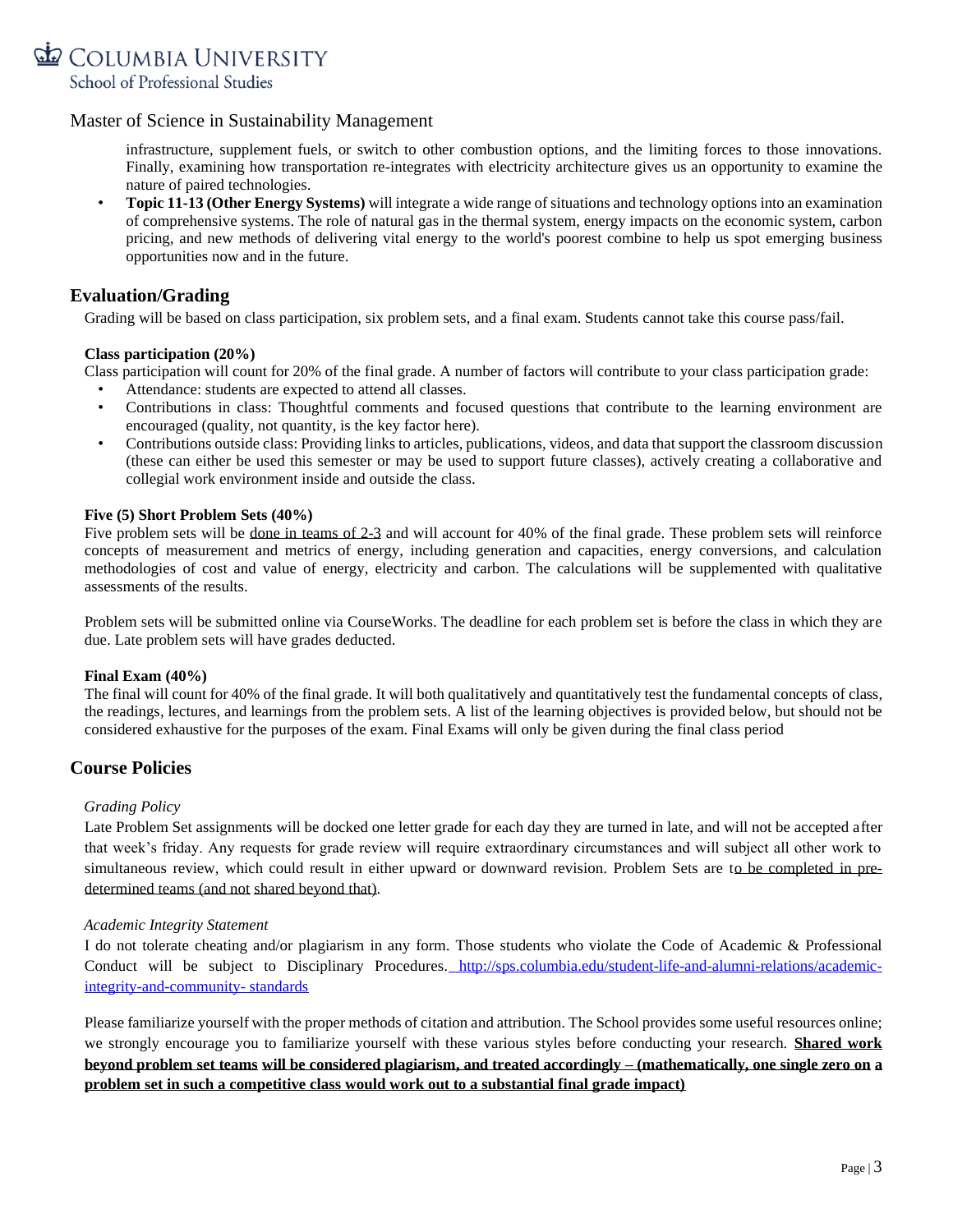

### **School Policies**

### *Copyright Policy*

Please note—Due to copyright restrictions, online access to this material is limited to instructors and students currently registered for this course. Please be advised that by clicking the link to the electronic materials in this course, you have read and accept the following:

The copyright law of the United States (Title 17, United States Code) governs the making of photocopies or other reproductions of copyrighted materials. Under certain conditions specified in the law, libraries and archives are authorized to furnish a photocopy or other reproduction. One of these specified conditions is that the photocopy or reproduction is not to be "used for any purpose other than private study, scholarship, or research." If a user makes a request for, or later uses, a photocopy or reproduction for purposes in excess of "fair use," that user may be liable for copyright infringement.

### *Academic Integrity*

Columbia University expects its students to act with honesty and propriety at all times and to respect the rights of others. It is fundamental University policy that academic dishonesty in any guise or personal conduct of any sort that disrupts the life of the University or denigrates or endangers members of the University community is unacceptable and will be dealt with severely. It is essential to the academic integrity and vitality of this community that individuals do their own work and properly acknowledge the circumstances, ideas, sources, and assistance upon which that work is based. Academic honesty in class assignments and exams is expected of all students at all times.

SPS holds each member of its community responsible for understanding and abiding by the SPS Academic Integrity and Community Standards posted at [http://sps.columbia.edu/student-life-and-alumni-relations/academic-integrity-and-community](http://sps.columbia.edu/student-life-and-alumni-relations/academic-integrity-and-community-standards)[standards.](http://sps.columbia.edu/student-life-and-alumni-relations/academic-integrity-and-community-standards) You are required to read these standards within the first few days of class. Ignorance of the School's policy concerning academic dishonesty shall not be a defense in any disciplinary proceedings.

#### *Accessibility*

Columbia is committed to providing equal access to qualified students with documented disabilities. A student's disability status and reasonable accommodations are individually determined based upon disability documentation and related information gathered through the intake process. For more information regarding this service, please visit the University's Health Services website: [http://health.columbia.edu/services/ods/support.](http://health.columbia.edu/services/ods/support)

### **Course Outline (Topic, Title, Assignments, Topics and Recitations)**

|                                      | Title                               | Due              | <b>Topics Covered</b>            |  |  |
|--------------------------------------|-------------------------------------|------------------|----------------------------------|--|--|
|                                      | <b>General Principles (2 weeks)</b> |                  |                                  |  |  |
| -1                                   | Introduction to Energy              | <b>Bio Sheet</b> | Laws of Thermodynamics,          |  |  |
|                                      | <b>Terms and Conversions</b>        | by Jan 26        | Energy vs. Power,                |  |  |
|                                      |                                     |                  | Conversions, Stocks<br>and       |  |  |
|                                      |                                     |                  | Flows, Cost vs. Value vs.        |  |  |
|                                      |                                     |                  | Price, Fungibility, Constraints, |  |  |
|                                      |                                     |                  | Normative                        |  |  |
|                                      |                                     |                  | vs. Positive                     |  |  |
| $\overline{2}$                       | <b>Energy as an Economic</b>        |                  | Energy Systems Dynamics,         |  |  |
|                                      | <b>System and Dealing with</b>      |                  | Supply Chains, Five Forms of     |  |  |
|                                      | <b>Market Failures</b>              |                  | Capital, Scenarios, Market       |  |  |
|                                      |                                     |                  | Failures, Behavioral Economics,  |  |  |
|                                      |                                     |                  | Interventions                    |  |  |
| <b>Electricity Systems (5 weeks)</b> |                                     |                  |                                  |  |  |
| 3                                    | Understanding                       | $PS#1 -$         | Generation,<br>Transmission,     |  |  |
|                                      | <b>Organized</b> Electricity        |                  | Distribution, Cost of Service    |  |  |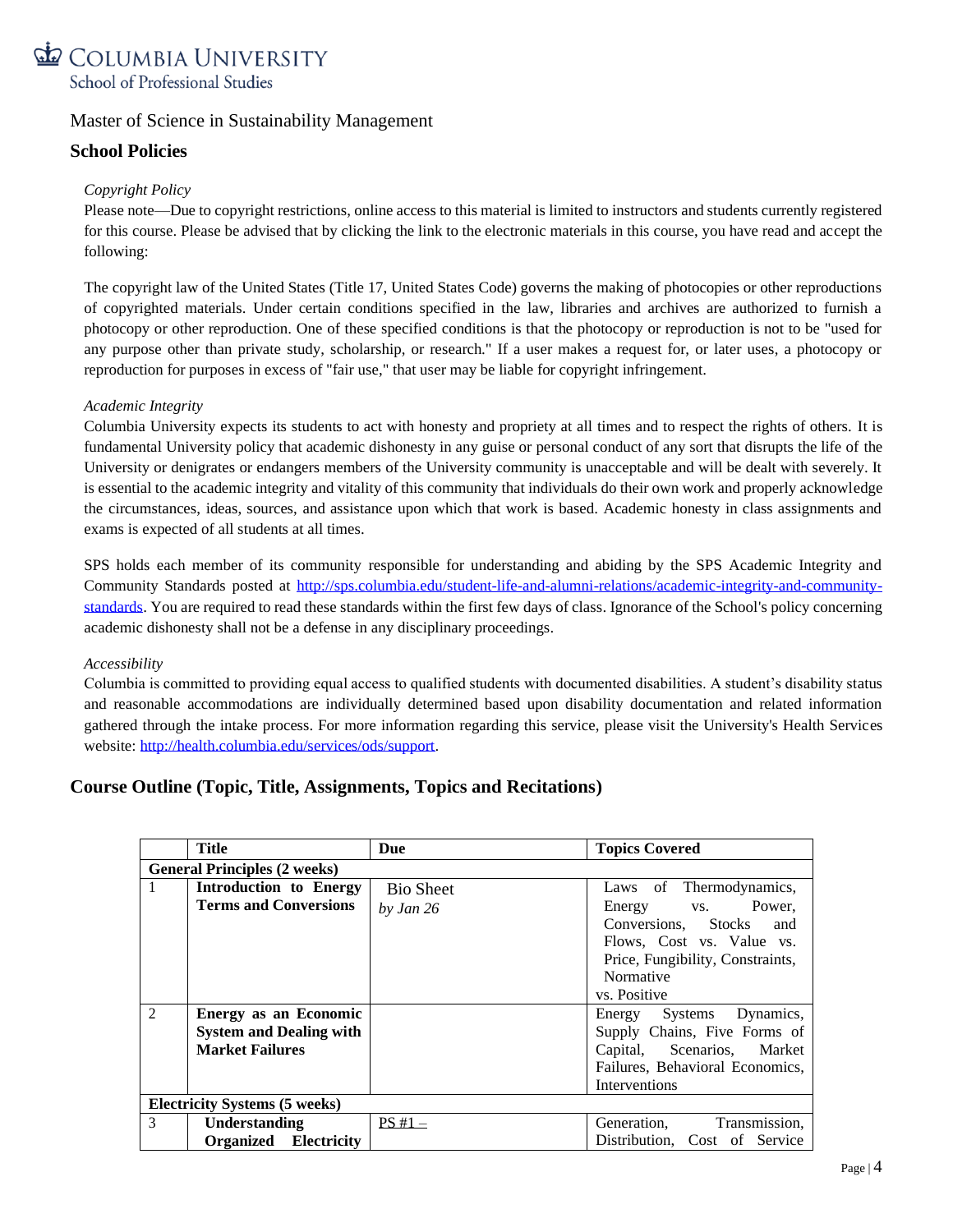

|                | <b>Markets</b>                          |           | Recovery, Deregulation, Load     |
|----------------|-----------------------------------------|-----------|----------------------------------|
|                | - The Grid                              |           | types,<br>Dispatchability,       |
|                |                                         |           | Interconnection                  |
| $\overline{4}$ | <b>Generation</b>                       |           | Bus Bar Costs, LCOE, Price of    |
|                | Supply, Demand,                         |           | Electricity, Multiple<br>Value   |
|                | Price<br>and                            |           | <b>Streams of Electricity</b>    |
|                | <b>Determination</b>                    |           |                                  |
|                | - Fossil Fuel Generation                |           |                                  |
| 5              | Project Finance and                     | $PS H2 -$ | Project Finance, Cost of Capital |
|                | <b>Development</b>                      |           | (WACC), IRR, Risk, Fungibility   |
|                | - Renewable Generation                  |           | of Generation Alternatives       |
| 6              | <b>Demand Side Solutions</b>            |           | Devices, Load,<br>Energy         |
|                | Energy Efficiency,                      |           | Efficiency, Economic Demand      |
|                | Demand Response, and                    |           | Response Measures, Ancillary     |
|                | <b>Storage</b>                          |           | Services, Storage Alternatives,  |
|                |                                         |           | Smart Grid                       |
| $\tau$         | <b>Experience</b><br>Curves,            | $PS H3 -$ | Experience Curves, Learning,     |
|                | Disruptions, and Solar                  |           | Technology,<br>Disruptive        |
|                | <b>Energy</b>                           |           | Technologies, Net Metering,      |
|                | - Distributed Generation                |           | Distributed Generation, Utility  |
|                |                                         |           | Transformation                   |
|                | <b>Transportation Systems (3 weeks)</b> |           |                                  |
| 8              | <b>Oil and Transportation</b>           |           | Services,<br>Transportation      |
|                | <b>Markets</b>                          |           | Passenger vs. Cargo, CAFE        |
|                | - Transportation Systems                |           | Standards,<br>Unintended         |
|                | Petroleum                               |           | Consequences, Resource and       |
|                |                                         |           | Reserves, Quality, Peak Oil,     |
|                |                                         |           | Fracking, Delivery<br>Systems,   |
|                |                                         |           | <b>Energy Security</b>           |
|                | <b>ACADEMIC HOLIDAY</b>                 |           |                                  |
| $\mathbf{Q}$   | <b>Alternate Fuel Sources</b>           | $PS H4-$  | Feedstocks, Food vs. Fuel,       |
|                | - Biofuels                              |           | Biofuels, RFS, Flex- Fuel        |
|                | - Natural Gas Vehicles                  |           | Vehicles, Asset Lock-in and      |
|                |                                         |           | $Co-$                            |
|                |                                         |           | Dependence, Cellulosic, Algae,   |
|                |                                         |           | Drop-in Fuels                    |
|                | <b>Other Energy Systems (2 weeks)</b>   |           |                                  |
| 11             | Thermal Systems and                     | $PS H5 -$ | Thermal Energy, Natural Gas,     |
|                | <b>Natural Gas</b>                      |           | Pipelines, Fracking & Shale Gas, |
|                | - Natural Gas                           |           | Liquefaction                     |
| 12             | <b>Energy and the Global</b>            |           | Energy and Macroeconomics,       |
|                | <b>Economy Energy and the</b>           |           | Energy Security, Energy and      |
|                | <b>Environment</b>                      |           | Development, Energy Access       |
|                |                                         |           | Climate Change, UNFCCC,          |
|                |                                         |           | ETS Trading System, Carbon       |
|                |                                         |           | Accounting<br>and<br>Costing,    |
|                |                                         |           | Sustainable                      |
|                |                                         |           | Development                      |
|                | Final Exam (In class)                   |           |                                  |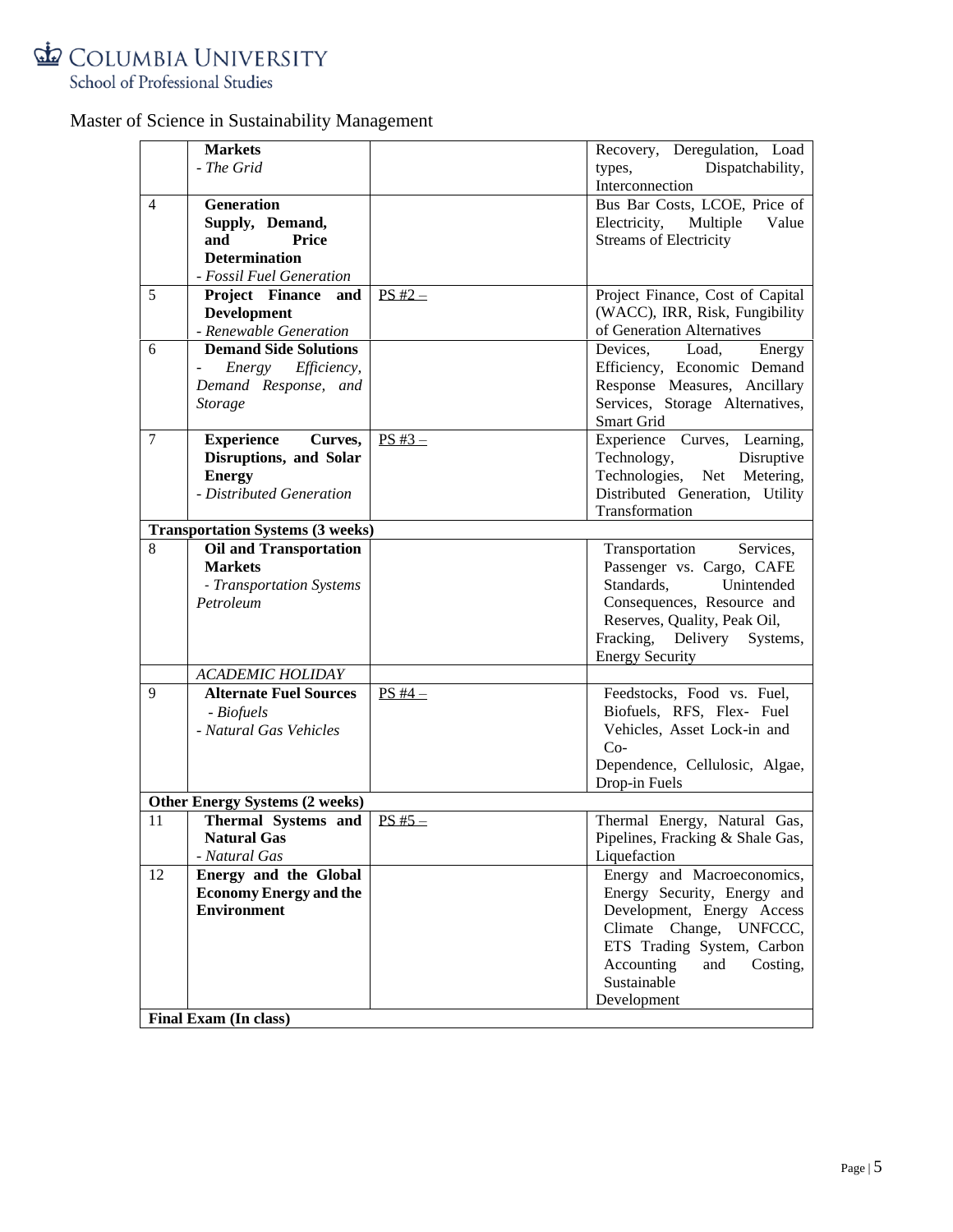

### **Lecture Readings, Assignments, and Questions General Principles (2 Weeks)**

#### **1. INTRODUCTION TO ENERGY TERMS AND CONVERSIONS**

#### Topics Covered:

Laws of Thermodynamics, Energy vs. Power, Conversions, Stocks and Flows, Cost vs. Value vs. Price, Fungibility, Constraints, Normative vs. Positive

#### Readings:

- The Energy System Preface & Chapter 1
- Holdren, J., ["The Energy Innovation Imperative,](http://belfercenter.ksg.harvard.edu/files/innovations_the_imperative_6_06.pdf)" Spring 2006. [on Courseworks]
- The McGraw Center, Princeton. ["Active Reading Strategies,](https://mcgraw.princeton.edu/active-reading-strategies)" 2016.

#### **2. ENERGY AS AN ECONOMIC SYSTEM AND DEALING WITH MARKET FAILURES**

#### Topics Covered:

Energy Systems Dynamics, Supply Chains, Five forms of Capital, Scenarios, Market Failures, Behavioral Economics, Interventions

#### Reading:

- Thinking in Systems [Through the end of Section 1]
- The Energy System Chapter 2 & 3
- ["BP Energy Outlook,"](https://www.bp.com/content/dam/bp/en/corporate/pdf/energy-economics/energy-outlook/bp-energy-outlook-2018.pdf) BP, 2018 Edition
- UNEP/ SEFI/ BNEF 2018, ["Global Trends in Renewable Energy Investment 2018"](http://fs-unep-centre.org/sites/default/files/publications/gtr2018v2.pdf)
- [Executive Summary, Chapter 1 & 2 only]
- ["energy \[r\]evolution: A Sustainable Global Energy Outlook "](http://www.greenpeace.org/international/Global/international/publications/climate/2015/Energy-Revolution-2015-Full.pdf) Greenpeace International and EREC, 2015 [Read Introduction, Executive Summary, Chapters 3 and 4, and SKIM Pages 58-92]

#### [Scan] Data Sources:

- ["BP Statistical Review of World Energy"](https://www.bp.com/content/dam/bp/en/corporate/pdf/energy-economics/statistical-review/bp-stats-review-2018-full-report.pdf) BP
- ["IEA Key World Energy Statistics 2017](https://webstore.iea.org/key-world-energy-statistics-2017)", International Energy Agency, 2017
- ["Monthly Energy Review"](http://www.eia.doe.gov/mer/pdf/mer.pdf) DOE Energy Information Agency (EIA)

#### [Optional] Reference:

- ["Deploying Renewables: Best and Future Policy Practice"](http://www.iea.org/publications/freepublications/publication/Deploying_Renewables2011.pdf), IEA, 2011.
- [For Reference look at, but no need to read] ["A Manual for the Economic Evaluation of](https://www.nrel.gov/docs/legosti/old/5173.pdf) [Energy Efficiency and Renewable](https://www.nrel.gov/docs/legosti/old/5173.pdf)  [Energy Technologies"](https://www.nrel.gov/docs/legosti/old/5173.pdf), Short et. al., NREL, March 1995

#### **Electricity Systems (5 Weeks)**

#### **3. UNDERSTANDING ORGANIZED ELECTRICITY MARKETS**

#### Topics Covered:

Generation, Transmission, Distribution, Cost of Service Recovery, Deregulation, Load types, Dispatchability, Interconnection

#### Readings:

- The Energy System Chapter 4
- Binz, R. ["Practicing Risk-Aware Electricity Regulation:](https://www.ceres.org/resources/reports/practicing-risk-aware-electricity-regulation-2014-update) 2014 Update," CERES 2012

#### **4. GENERATION SUPPLY, DEMAND, AND PRICE**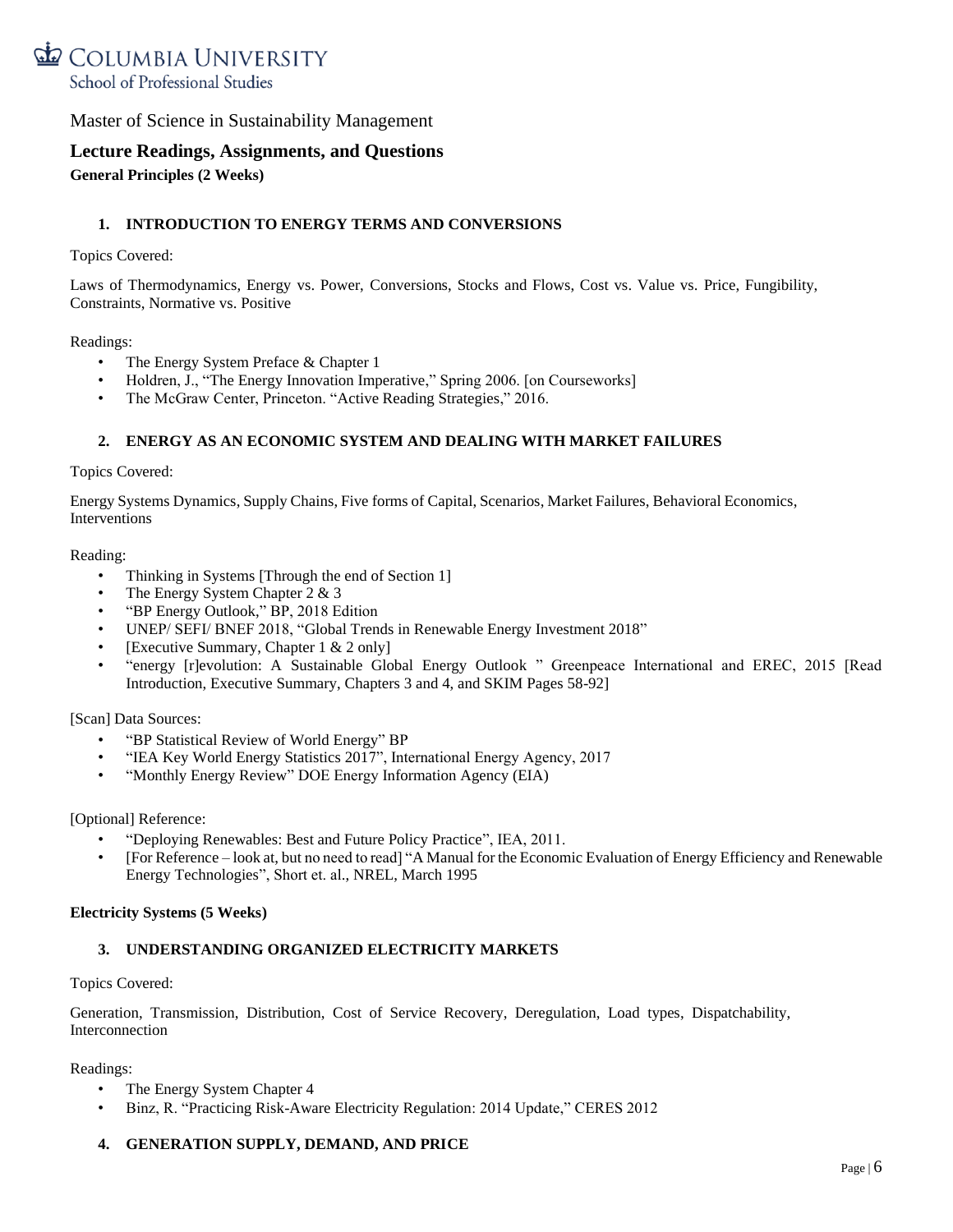

Topics Covered:

Bus Bar Costs, LCOE, Price of Electricity, Multiple Value Streams of Electricity, Risk

Readings:

- Thinking in Systems [Section 2]
- The Energy System Chapter 5 & 6, (Particular focus on Appendix 5)

#### **5. PROJECT FINANCE AND DEVELOPMENT**

Topics Covered:

Project Finance, Cost of Capital (WACC), IRR, Fungibility of Generation Alternatives

Readings:

- The Energy System Chapters 7 & 8
- Lazard LCOE Version 9 [on Courseworks]

#### **6. DEMAND SIDE SOLUTIONS**

Topics Covered:

Devices, Load, Energy Efficiency, Economic Demand Response Measures, Ancillary Services, storage alternatives, Smart Grid

Readings:

• The Energy System Chapters 9 & 10

#### **7. EXPERIENCE CURVES, DISRUPTIONS, AND SOLAR ENERGY**

Topics Covered:

Experience Curves, Learning, Technology, Disruptive Technologies, Net metering, Distributed Generation, Utility Transformation

Readings:

- The Energy System Chapters 11 & 12
- [OPTIONAL] Solar Revolution, Chapters 1, 6, 7, and 10

#### **Transportation Systems (4 Weeks)**

#### **8. OIL AND TRANSPORTATION MARKETS**

Topics Covered:

Transportation Services, Passenger vs. Cargo, CAFE Standards, Unintended consequences, Resource and Reserves, Quality, Peak Oil, Fracking, Delivery Systems, Energy Security

Readings:

• The Energy System Chapters 13 & 14

#### **9. ALTERNATE FUEL SOURCES**

Topics Covered:

Feedstocks, Food vs. Fuel, Biofuels, RFS, Flex-Fuel Vehicles, Asset Lock-in and Co-Dependence, Cellulosic, Algae, Drop-in Fuels

Readings:

• The Energy System Chapter 15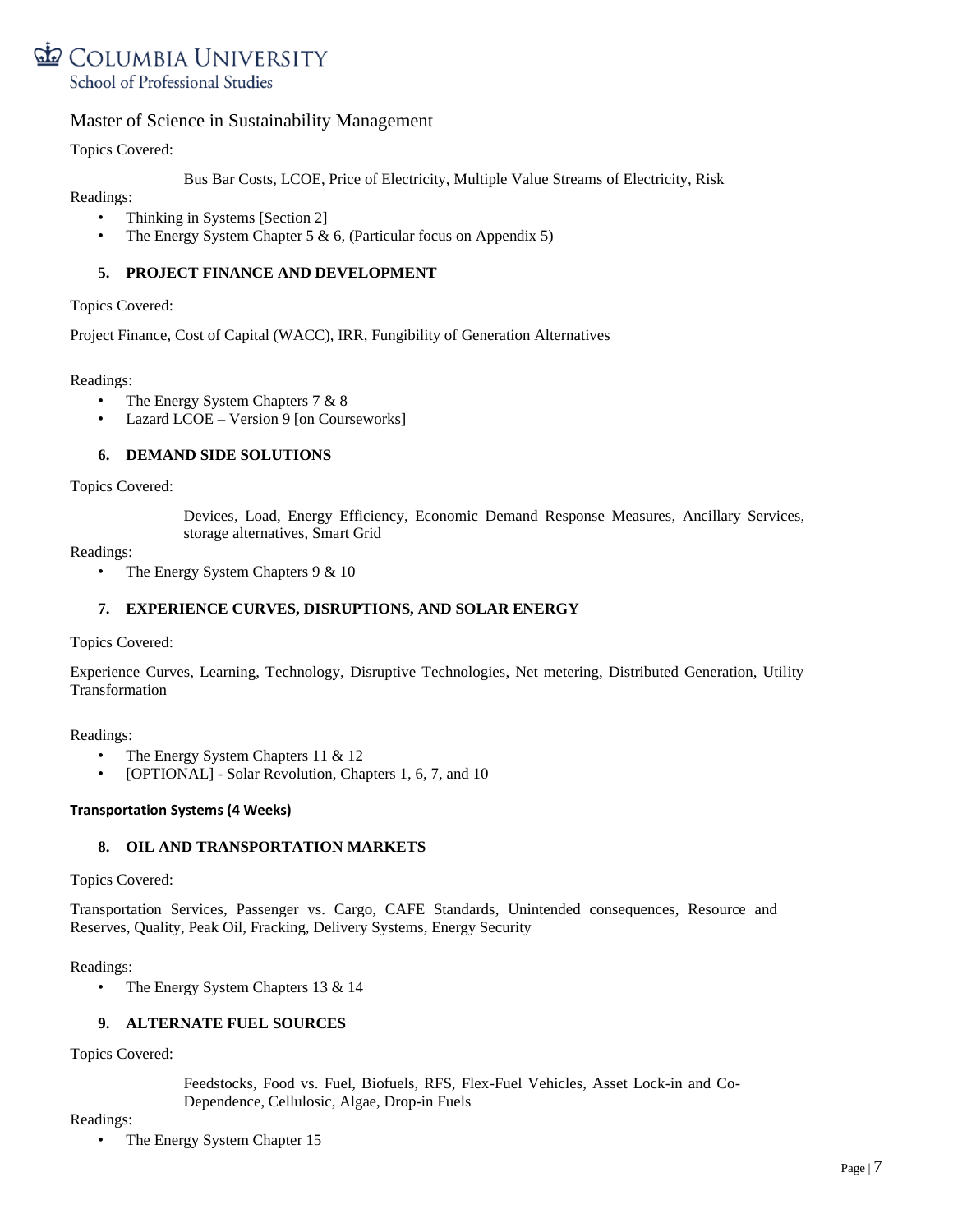

### **10. ELECTRICITY IN TRANSPORTATION**

Topics Covered:

EV, PHEV, FCE, Charging Networks, Grid Reliability, Stand-by Power, V2G, Spinning Reserves, Total vs. Addressable Market

Readings:

• The Energy System Chapter 16, Review Chapter 10 (Storage)

#### **Other Energy Systems (2 Weeks)**

#### **11. THERMAL SYSTEMS AND NATURAL GAS**

Topics Covered:

Thermal Energy, Natural Gas, Pipelines, Fracking & Shale Gas, Liquefaction

Readings:

• The Energy System Chapters 17 & 18

#### **12. ENERGY AND THE GLOBAL ECONOMY**

Topics Covered:

Energy and Macroeconomics, Energy Security, Energy and Development, Energy Access

Readings:

• The Energy System Chapter 19

#### **ENERGY AND THE ENVIRONMENT**

Topics Covered:

Climate Change, UNFCCC, ETS Trading System, Carbon Accounting, Sustainable Development

Readings:

- The Energy System Chapters 20 and postscript
- Thinking in Systems [Section 3]
- IPCC 5th Assessment Synthesis Report for Policy Makers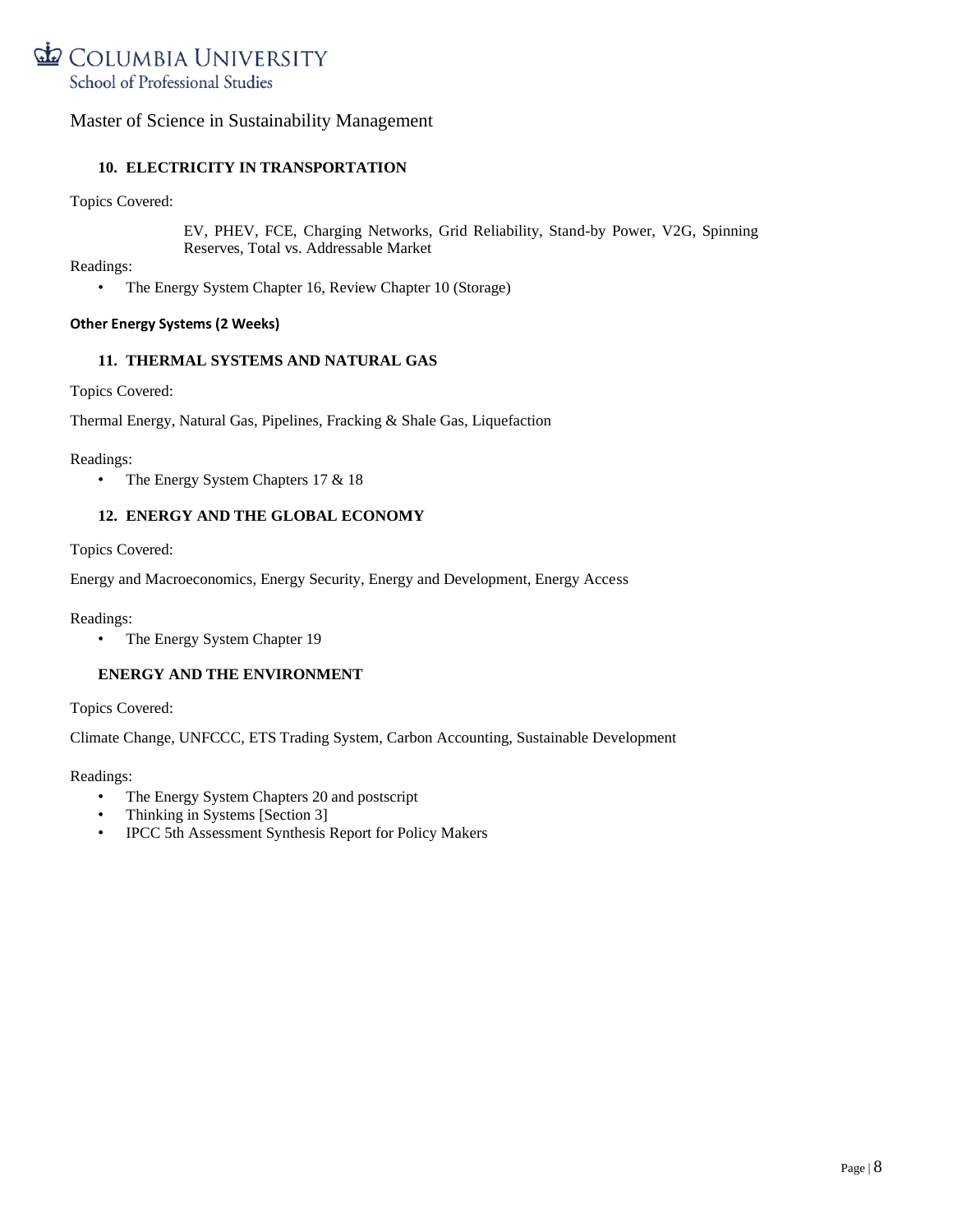

### **Appendix: Reference Documents for Background Information**

### **ENERGY SYSTEM STATISTICS**

- "[IEA Key World Energy Statistics 2017](https://webstore.iea.org/key-world-energy-statistics-2017)", International Energy Agency, 2017
- ["BP Statistical Review of World Energy"](https://www.bp.com/content/dam/bp/en/corporate/pdf/energy-economics/statistical-review/bp-stats-review-2018-full-report.pdf) BP
- ["Monthly Energy Review"](http://www.eia.doe.gov/mer/pdf/mer.pdf) DOE Energy Information Agency (EIA)

### **ENERGY RESOURCE INDUSTRY REFERENCE DOCUMENTS**

Petroleum and Transportation

• ["On the Road towards 2050,](http://energy.mit.edu/publication/on-the-road-toward-2050/)" MIT, 2015

Natural Gas

- "Natural Gas [From Wellhead to Burner Tip,"](http://naturalgas.org/naturalgas/) NaturalGas.org, 2013
- ["Natural Gas Business Overview,"](http://naturalgas.org/business/) NaturalGas.org, 2013
- ["The Future of Natural Gas,"](http://energy.mit.edu/publication/future-natural-gas/) MIT, 2011

Electric Grid

• ["The Future of the Electric Grid,](http://mitei.mit.edu/publications/reports-studies/future-electric-grid)" MIT, 2011

Coal

- ["Coal Explained,"](http://www.eia.gov/energyexplained/index.cfm?page=coal_home) EIA, 2012
- ["Global Coal Risk Assessment,](http://www.wri.org/publication/global-coal-risk-assessment)" World Resources Institute, November 2012

Hydropower

- ["Hydropower Explained,](http://www.eia.gov/energyexplained/index.cfm?page=hydropower_home)" EIA, 2012
- ["Hydropower Roadmap,](https://webstore.iea.org/technology-roadmap-hydropower)" IEA, 2012

Nuclear Power

- ["The Future of Nuclear Power," M](http://web.mit.edu/nuclearpower)IT, 2003.
- ["2009 Update to the Future of Nuclear Power,"](http://web.mit.edu/nuclearpower/pdf/nuclearpower-update2009.pdf) MIT, 2009

Wind Electricity

- ["Global Wind Energy Outlook,"](http://www.gwec.net/publications/global-wind-energy-outlook/) GWEC, 2012
- EPRI [Wind Innovation](http://www.epri.com/abstracts/Pages/ProductAbstract.aspx?ProductId=000000000001023455)
- EPRI [Wind Integration](http://www.epri.com/abstracts/pages/productabstract.aspx?ProductID=000000000001023166)

Concentrating Solar Electricity

• ["Solar Task Force Report,"](http://www.hubbertpeak.com/us/westernGovernors2006.pdf) Western Governors' Assoc., January 2006

Ocean-based power: Tidal and Wave Electricity

• ["Accelerating Marine Energy,"](http://www.carbontrust.com/media/5675/ctc797.pdf) Carbon Trust (UK), 2011

Geothermal Electricity

• ["The Future of Geothermal Energy,](https://energy.mit.edu/wp-content/uploads/2006/11/MITEI-The-Future-of-Geothermal-Energy.pdf)" MIT, 2006

Distributed PV

• ["Tracking t](https://emp.lbl.gov/tracking-the-sun/?utm_source=newsletter111&utm_medium=email&utm_campaign=Constant%20Contact)he Sun", Berkeley Lab, 2018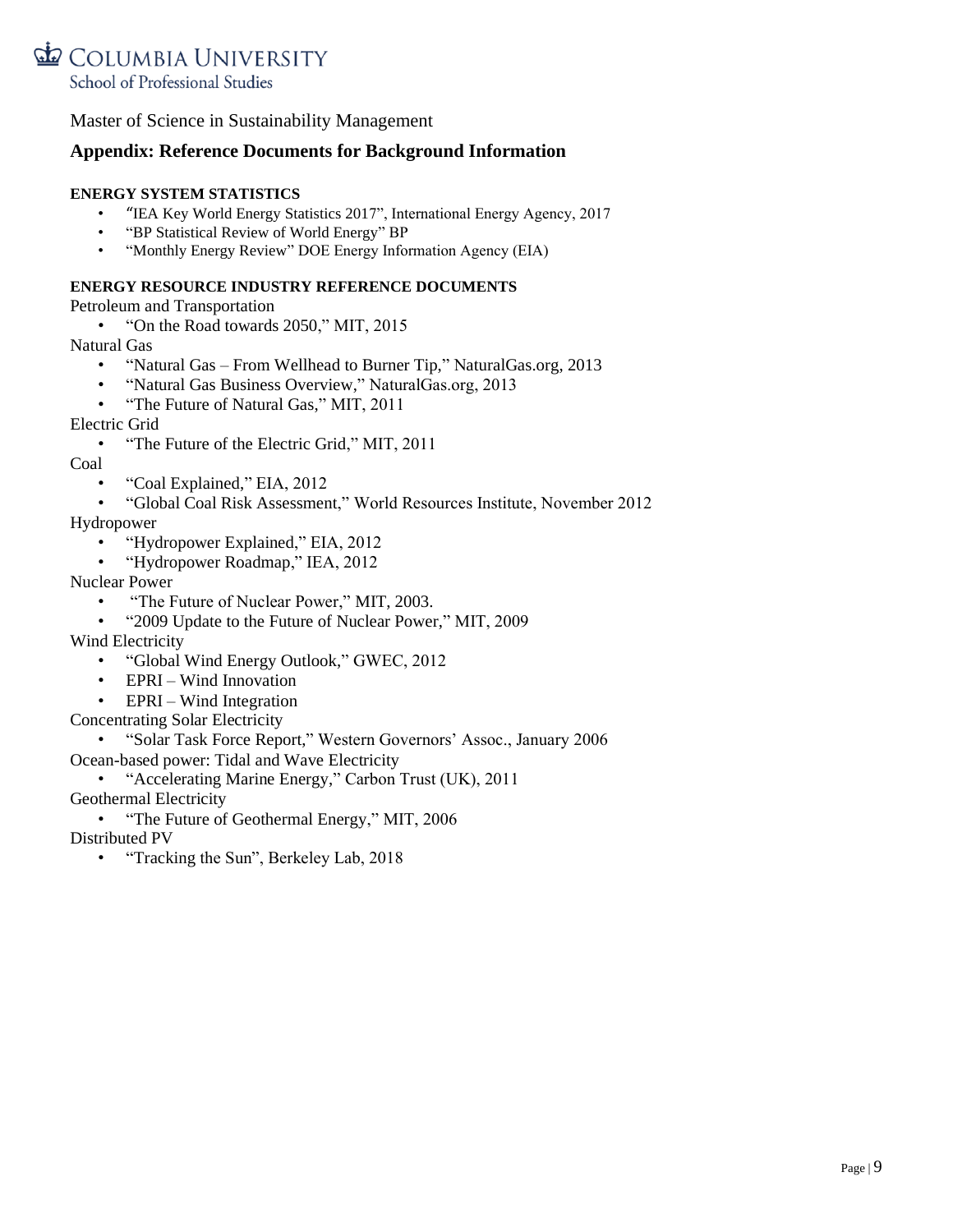

# **Energy System Fundamentals – Technical Video Links**

| <b>Title</b>                  | <b>Video Link</b>                                                                                       |
|-------------------------------|---------------------------------------------------------------------------------------------------------|
| Understanding                 | Electricity<br><b>Generation</b><br>(5)<br>101<br>min.)                                                 |
| Organized<br>Electricity      | http://www.youtube.com/watch?v=20Vb6hlLQSg&feature=related                                              |
| <b>Markets and Efficiency</b> | <b>Overview</b><br>of<br>the<br>Electricity<br>Grid<br>(4)<br>min.)                                     |
| The Grid<br>$\bullet$         | http://www.youtube.com/watch?v=38EEmWHI0C8                                                              |
| Energy<br>$\bullet$           | Smart Grid (Institute of Electrical and Electronics Engineers, 9 min.)                                  |
| Efficiency                    | http://www.youtube.com/watch?v=YrcqA_cqRD8&feature=related                                              |
|                               | A day in the life of the grid, July 21, 2011 (MISO, 33 min.) – Well worth the                           |
|                               | investment                                                                                              |
|                               | https://www.youtube.com/watch?v=RdrMpElZWSM                                                             |
|                               | [Optional] - Anatomy of a Transmission System (AEP, 4<br>min.)                                          |
|                               | http://www.youtube.com/watch?v=WTIQ_xcp0sU&feature=related [Optional] -                                 |
|                               | of<br><b>Distribution</b><br>10<br><b>Anatomy</b><br>$\mathbf{a}$<br><b>System</b><br>(AEP,<br>$min.$ ) |
|                               | http://www.youtube.com/watch?v=YcBgxVfD70Q&feature=relmfu                                               |
| <b>Utility-Scale</b>          | Coal<br><b>Power</b><br><b>Plant</b><br>(MidAmerican<br>6<br>min.)<br>Energy,                           |
| <b>Generation Options</b>     | http://www.youtube.com/watch?v=j0e772Vo73k                                                              |
| Coal Thermal                  | <b>Combined</b><br>Cycle<br><b>Natural</b><br>Gas<br>(Duke<br>7<br>min.)                                |
| Power Plant                   | Energy,<br>http://www.youtube.com/watch?v=iNspo_s-1jY                                                   |
| Fired<br>Gas<br>٠             | Co-generation<br><b>Plant</b><br><b>NYU</b><br>at                                                       |
| Combined                      | (3)<br>$min.$ )                                                                                         |
| Cycle                         | http://www.youtube.com/watch?v=9m9SgsTTgiA&feature=related Biomass Co-                                  |
| Co-Gen Plant<br>$\bullet$     | <b>Generation</b><br><b>Plant</b><br><b>Nagda</b><br>site<br>(4)<br>min.)<br>at                         |
| Utility-scale<br>$\bullet$    | http://www.youtube.com/watch?v=tARuhig03To                                                              |
| Renewables                    | Hydro Power (2 min.)                                                                                    |
|                               | http://www.youtube.com/watch?v=Pj4dZM4SIls                                                              |
|                               | <b>Nuclear</b><br>Power<br>How<br>(5)<br>it<br>works<br>min.)                                           |
|                               | http://www.youtube.com/watch?v=_UwexvaCMWA Wind Turbines (UVSAR, 10                                     |
|                               | min.)                                                                                                   |
|                               | http://www.youtube.com/watch?v=LNXTm7aHvWc&feature=related                                              |
|                               | <b>Offshore Wind Construction (Belwind, 14 min.)</b>                                                    |
|                               | http://www.youtube.com/watch?v=x9IntSh2K7c Utility Scale Solar PV (ABB, 2                               |
|                               | min.) http://www.youtube.com/watch?v=edYNj_TrTXY&hd=1 Concentrating                                     |
|                               | Solar Thermal (2 min.)                                                                                  |
|                               | https://www.youtube.com/watch?v=tdivW7inP0k Geothermal (Chevron, 3 min.)                                |
|                               | http://www.youtube.com/watch?v=oVDpwwmNJV0                                                              |
|                               | Tidal and Wave Power (5 min.)                                                                           |
|                               | http://www.youtube.com/watch?v=tSBACzRE3Gw&feature=related                                              |
| <b>Energy Storage Options</b> | Columbia Social Enterprise Forum - Energy Storage and Battery Technology                                |
| Electricity<br>$\bullet$      | $(56$ min.)                                                                                             |
| Storage                       | http://www.youtube.com/watch?v=661-GIswZco&hd=1                                                         |
|                               | Pumped Hydro Storage - in German with translation (2 min.)                                              |
|                               | http://www.youtube.com/watch?v=GJ7ltJlMY9E                                                              |
|                               | Grid Storage - A123 Batteries (DoE, 9 min.)                                                             |
|                               | http://www.youtube.com/watch?v=6C8Ji05UJaw                                                              |
| <b>Oil and Transportation</b> | Full<br><b>Value</b><br>Oil<br>Chain<br>(Chevron,<br>6<br>min.)                                         |
| <b>Markets</b>                | http://www.youtube.com/watch?v=KpxctsUJ3hw                                                              |
| Petroleum<br>$\bullet$        | Oil and Gas Drilling (4 min.)                                                                           |
|                               |                                                                                                         |